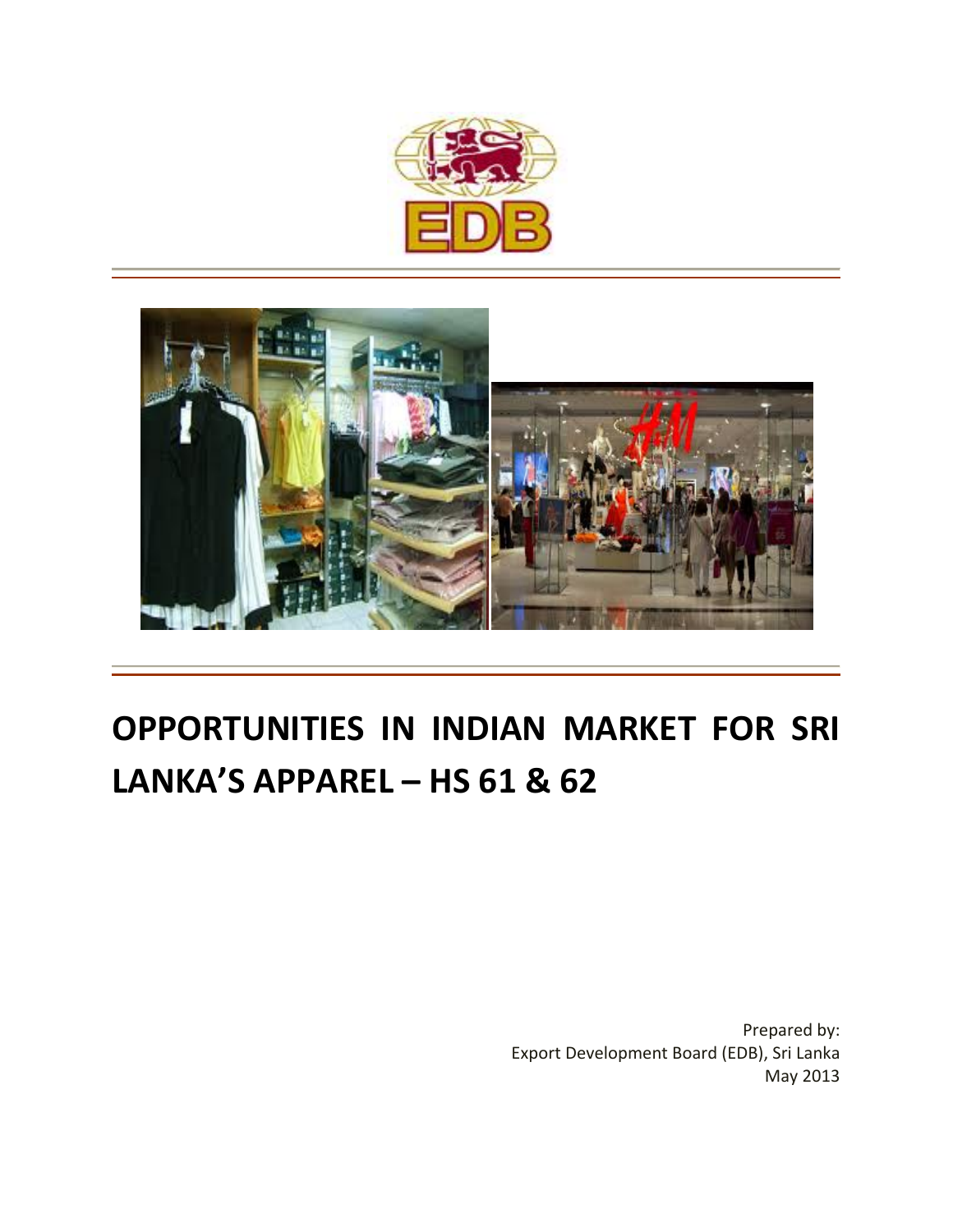# **CONTENTS**

| 1. MARKET OVERVIEW                              |    |
|-------------------------------------------------|----|
| 2. TRENDS IN THE INDIA MARKET FOR APPAREL       | 8  |
| 3. INTERNATIONAL APPAREL BRANDS IN INDIA MARKET | 9  |
| 4. CONCLUSION                                   | 11 |
| 5. SOURCES                                      |    |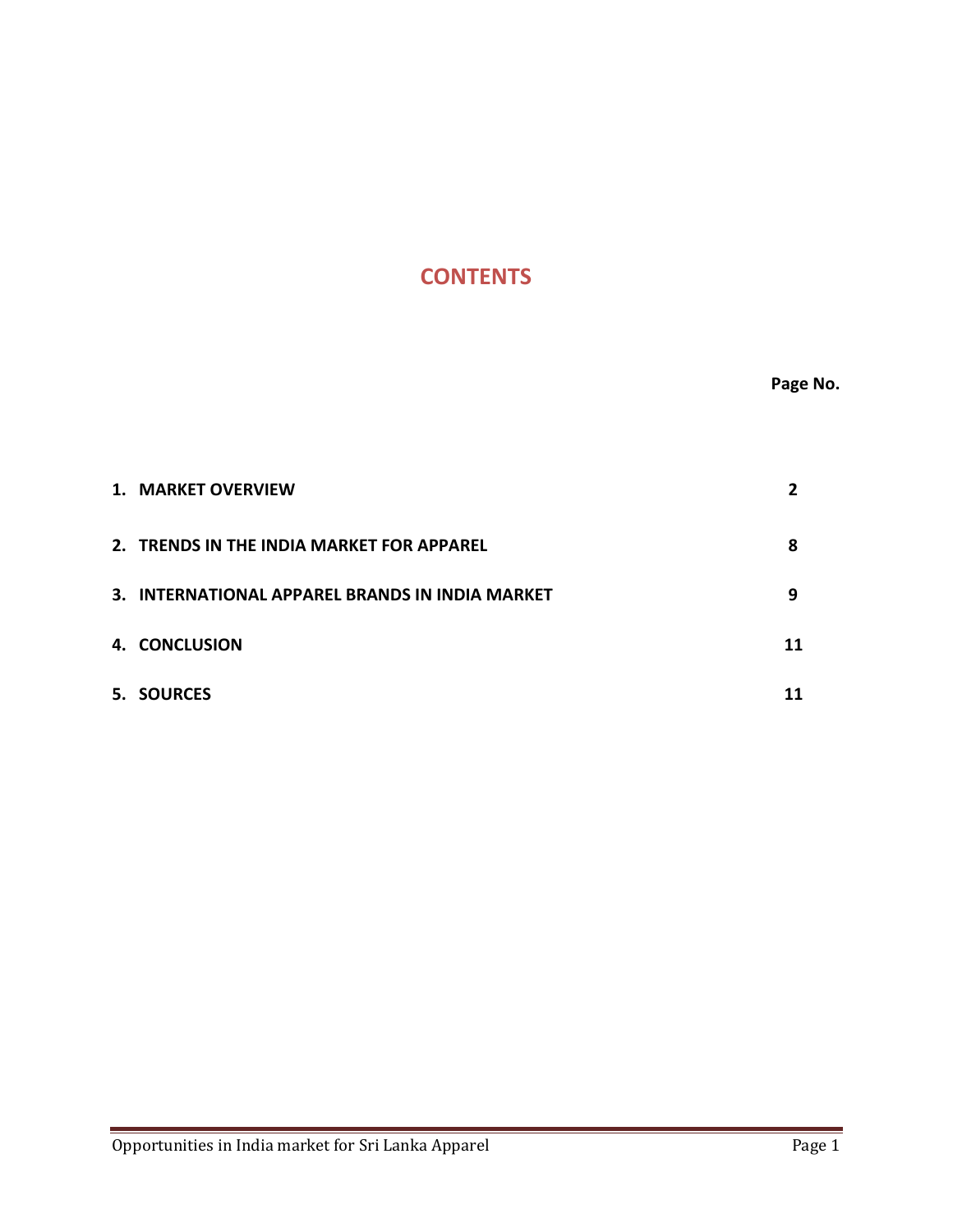# **1. MARKET OVERVIEW**

#### **1.1. Introduction**

Sri Lanka's apparel export industry is the most significant and dynamic contributor for Sri Lanka's economy. The industry has grown over the last three decades and has become the number one foreign exchange earner and employs about 15% of the country's workforce, accounting for about half of the country's total exports, and Sri Lanka is among the top apparel producing countries in the world relative to its population. India and Sri Lanka enjoy a robust trade and investment relationship, with bilateral trade growing rapidly in the last decade and Sri Lanka is India's largest trade partner in South Asia. India in turn is Sri Lanka's largest trade partner globally. Trade between the two countries grew particularly rapidly after the entry into force of the India‐Sri Lanka Free Trade Agreement in March 2000. In 2011 – 2012 India's imports from Sri Lanka went up by almost 45% to cross US\$ 720 million and over the next eight years, bilateral trade multiplied nearly five-fold.

This report emphasizes information regarding the market opportunities of apparel sector in India for Sri Lankan exporters. Today, the total apparel and clothing market of India stands in Rs. 220,000 crore. The menswear segment is slightly bigger currently than women's wear, but by 2015 it estimates that the women's category would have grown larger than menswear.

# **1.2. HS code description**

#### **HS 61 & 62 – Apparel**

| HS Code      | Product description                                   |
|--------------|-------------------------------------------------------|
| <b>HS 61</b> | Articles of apparel, accessories, knit or crochet     |
| <b>HS 62</b> | Articles of apparel, accessories, not knit or crochet |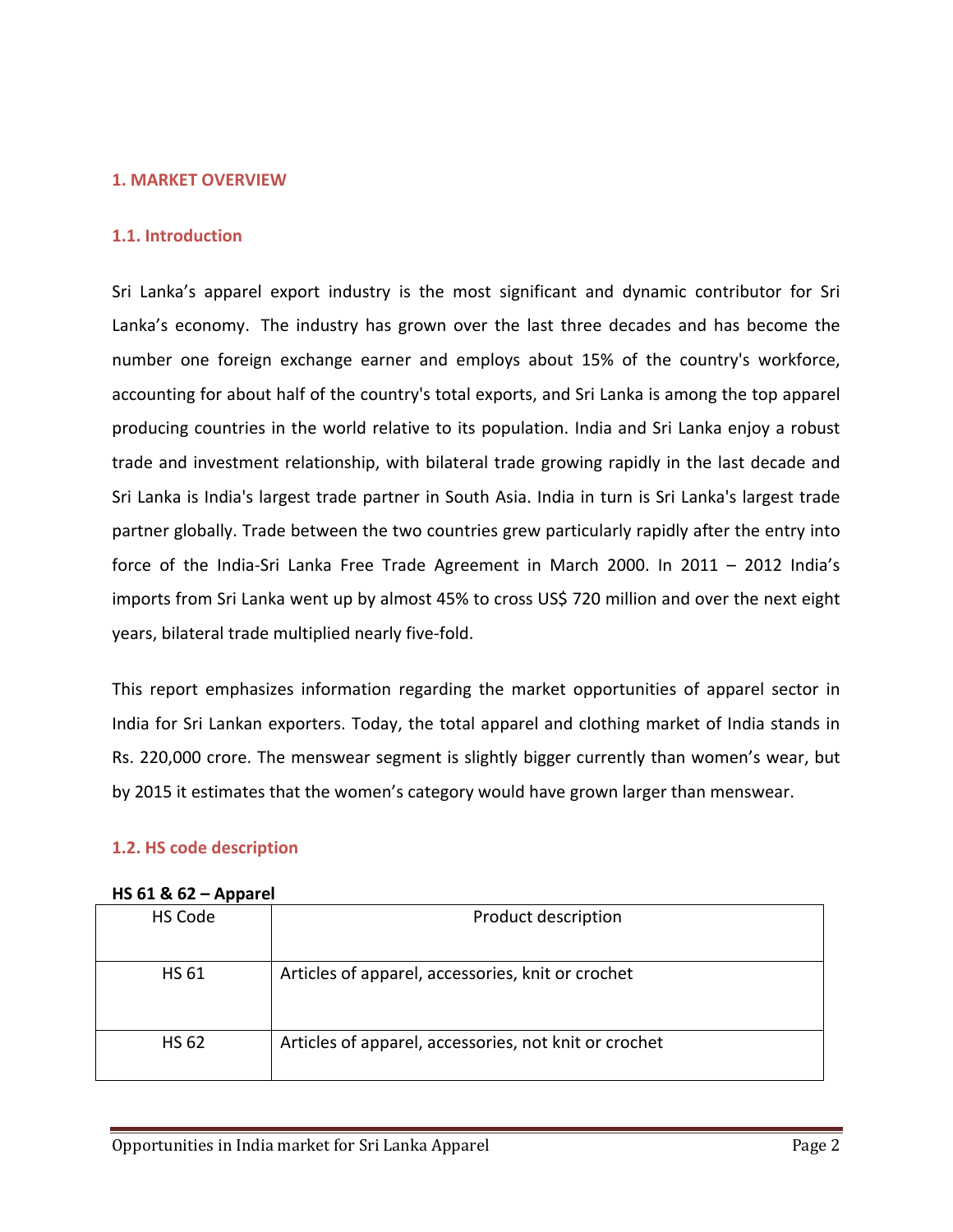| Global  | 2008        | 2009        | 2010        | 2011        | 2012        |
|---------|-------------|-------------|-------------|-------------|-------------|
| imports |             |             |             |             |             |
| Value   | 346,654,839 | 311,925,212 | 339,535,172 | 390,603,674 | 384,583,422 |

# **1.3. Global market size and trend for apparel (HS 61 & 62) value in US\$ thousands**

According to the above table, apparel is being a one of main import items, it is noted that the import value has increased in considerable extent from 2008 to 2012.

# **1.4. Main world importers of Apparel, value in US \$ thousands**

| Importers                 | 2008        | 2009        | 2010        | 2011        | 2012        |
|---------------------------|-------------|-------------|-------------|-------------|-------------|
| World                     | 346,654,839 | 311,925,212 | 339,535,172 | 390,603,674 | 384,583,422 |
| <b>USA</b>                | 76,363,556  | 66,795,357  | 75,646,794  | 81,514,136  | 80,688,749  |
| Germany                   | 30,504,998  | 30,965,830  | 32,692,631  | 38,239,235  | 33,877,534  |
| Japan                     | 24,216,340  | 24,069,826  | 25,262,227  | 31,110,939  | 32,037,455  |
| United Kingdom            | 23,427,436  | 20,765,953  | 22,041,572  | 24,889,191  | 23,754,957  |
| France                    | 22,341,200  | 20,250,543  | 20,690,019  | 23,497,877  | 21,051,592  |
| Hong Kong, China          | 17,563,369  | 14,706,372  | 15,709,269  | 16,090,500  | 15,206,924  |
| Italy                     | 16,604,070  | 14,829,577  | 15,537,955  | 17,606,344  | 14,926,296  |
| Spain                     | 14,830,428  | 12,618,613  | 13,302,590  | 15,573,343  | 13,247,882  |
| Netherlands               | 10,089,652  | 9,395,022   | 10,086,427  | 11,389,135  | 10,256,195  |
| Canada                    | 7,453,455   | 6,857,129   | 7,542,858   | 8,653,902   | 8,496,336   |
| <b>Russian Federation</b> | 4,225,362   | 3,674,312   | 5,552,075   | 6,741,465   | 8,184,769   |
| <b>Belgium</b>            | 9,737,187   | 8,381,598   | 7,530,856   | 8,785,958   | 7,984,948   |
| <b>United Arab</b>        | 2,617,275   | 4,676,604   | 4,807,255   | 6,126,044   | 7,179,546   |
| Republic of Korea         | 3,993,304   | 3,161,659   | 4,124,146   | 5,722,012   | 5,899,087   |
| Australia                 | 3,901,163   | 3,714,135   | 4,439,679   | 5,354,352   | 5,583,487   |
| Austria                   | 5,750,958   | 5,038,466   | 5,218,822   | 6,032,151   | 5,380,388   |
| Switzerland               | 5,361,205   | 4,860,236   | 4,907,518   | 5,697,242   | 5,316,776   |

Opportunities in India market for Sri Lanka Apparel **Page 3** Page 3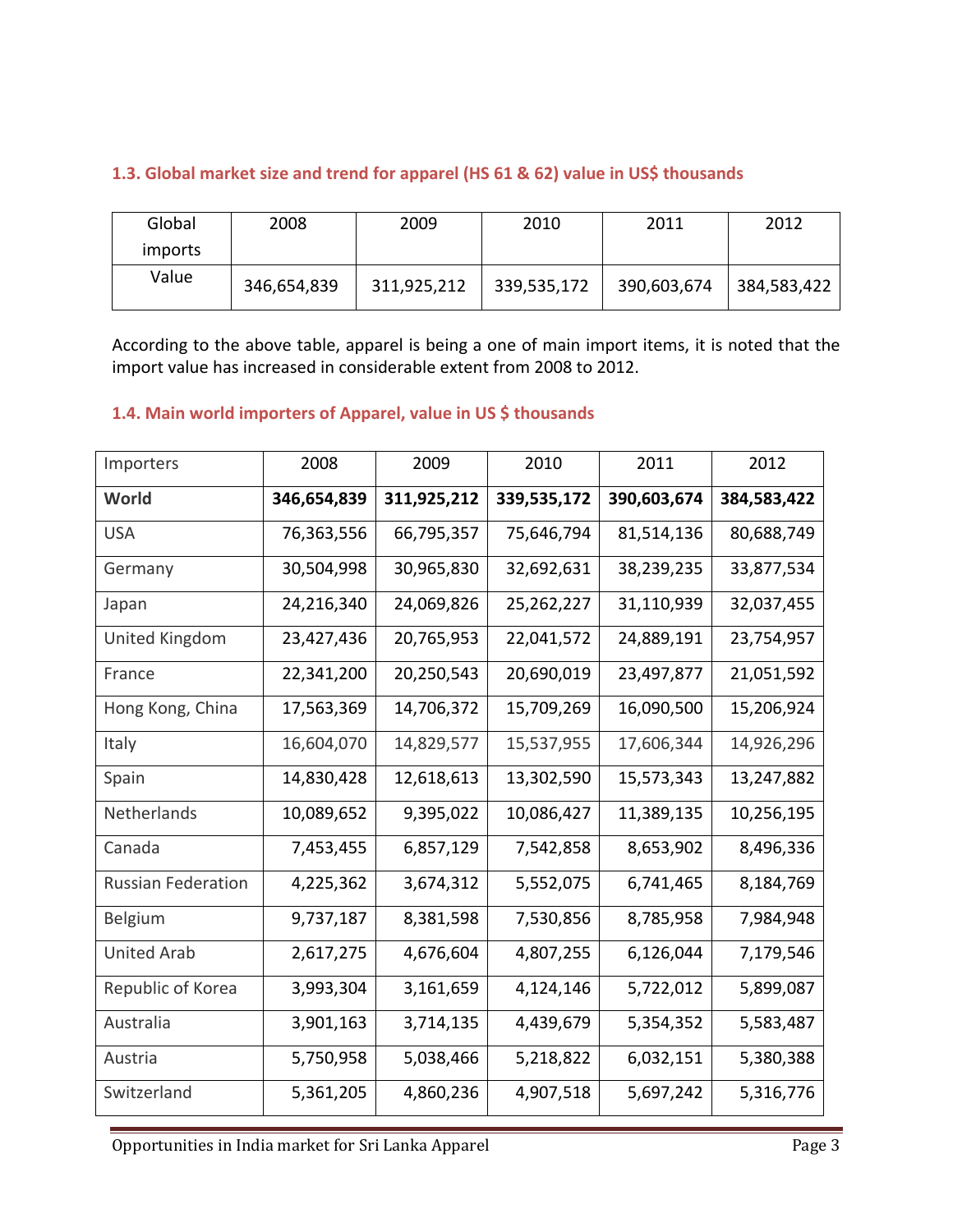| Viet Nam | 212,375 | 203,799 | 289,122 | 336,607 | 4,185,093 |
|----------|---------|---------|---------|---------|-----------|
|          |         |         |         |         |           |

Apparel is mainly imported by USA, Germany, Japan, UK and France. India is remaining as the 75<sup>th</sup> position. Even it accounts for a small share among the world, imports from Sri Lanka to India increased rapidly during the past decades.

# **1.5. Sri Lanka's Exports of apparel to World, value in US\$ thousands**

| HS Code             | 2008      | 2009      | 2010      | 2011      | 2012      |
|---------------------|-----------|-----------|-----------|-----------|-----------|
| <b>HS 61</b>        | 1,679,136 | 1,581,247 | 1,700,246 | 2,110,464 | 1,968,580 |
| <b>HS 62</b>        | 1,606,314 | 1,538,147 | 1,612,070 | 1,873,721 | 1,812,190 |
| <b>Total export</b> | 3,285,450 | 3,119,394 | 3,312,316 | 3,984,185 | 3,780,770 |

According to the given table, it shows that Sri Lanka's export of apparel has increased and HS 61(articles of apparel, accessories, knit or crochet) records the highest. The industry has enjoyed epic growth levels over the past decades and today Sri Lanka's primary foreign exchange earner accounting to 40% of the total exports.

# **1.6. Main world importers of Sri Lanka apparel, value in US\$ thousands**

| Importer       | 2008      | 2009      | 2010      | 2011      | 2012      |
|----------------|-----------|-----------|-----------|-----------|-----------|
| <b>USA</b>     | 1,485,209 | 1,285,401 | 1,357,208 | 1,572,768 | 1,517,429 |
| United Kingdom | 867,107   | 843,864   | 837,646   | 921,682   | 883,611   |
| Italy          | 323,866   | 349,064   | 362,003   | 480,774   | 411,252   |
| Germany        | 161,904   | 178,112   | 177,688   | 208,029   | 187,728   |
| Belgium        | 75,219    | 69,404    | 91,350    | 125,768   | 118,012   |
| France         | 55,030    | 56,501    | 59,521    | 81,529    | 92,075    |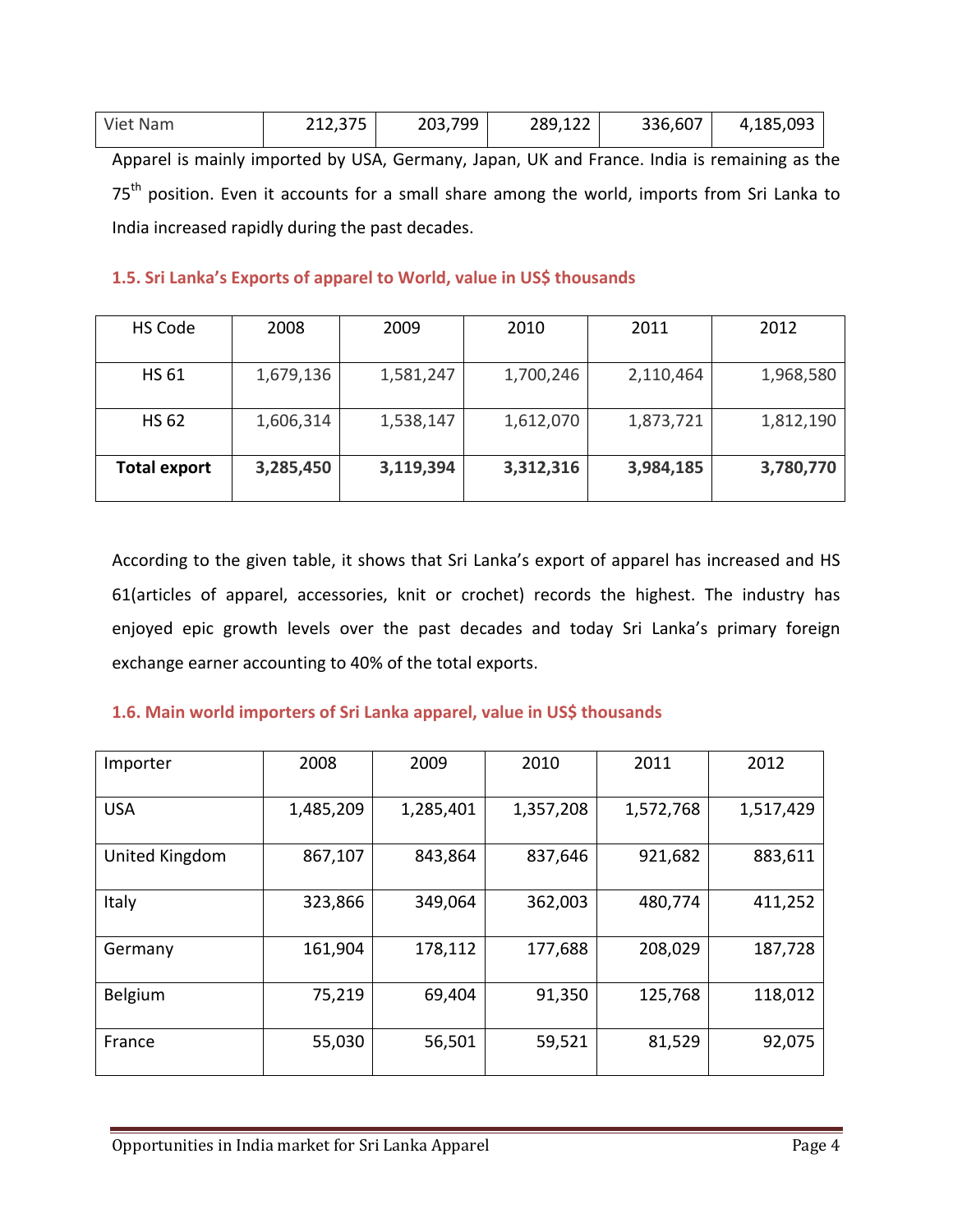| Canada                    | 47,068 | 41,766 | 55,456 | 72,230 | 76,900 |
|---------------------------|--------|--------|--------|--------|--------|
| <b>United Arab</b>        | 7,965  | 19,273 | 24,891 | 46,085 | 43,497 |
| Netherlands               | 46,940 | 59,431 | 77,388 | 69,892 | 42,648 |
| India                     | 5,177  | 6,813  | 13,836 | 26,559 | 39,329 |
| Australia                 | 7,918  | 9,240  | 13,765 | 23,123 | 29,140 |
| Sweden                    | 11,135 | 11,371 | 20,702 | 35,144 | 29,125 |
| Hong Kong, China          | 24,539 | 17,392 | 15,080 | 26,816 | 27,197 |
| Japan                     | 11,604 | 12,412 | 19,036 | 22,982 | 27,147 |
| Slovakia                  | 13,119 | 19,600 | 18,671 | 28,310 | 17,811 |
| <b>Russian Federation</b> | 7,175  | 5,422  | 9,036  | 14,481 | 17,289 |
| Spain                     | 24,590 | 12,995 | 11,295 | 21,052 | 16,930 |
| Mexico                    | 10,429 | 10,198 | 10,596 | 15,928 | 15,774 |
| China                     | 4,416  | 4,377  | 3,456  | 8,775  | 15,026 |
| Austria                   | 6,001  | 5,533  | 6,129  | 11,911 | 14,426 |
| Sweden                    | 11,135 | 11,371 | 20,702 | 35,144 | 29,125 |
| Hong Kong, China          | 24,539 | 17,392 | 15,080 | 26,816 | 27,197 |
| Japan                     | 11,604 | 12,412 | 19,036 | 22,982 | 27,147 |

As per the above table USA, UK, Italy and Germany are the main importing partners of Sri Lanka apparel and India is remaining at the  $10<sup>th</sup>$  position. The demand for Sri Lanka apparel in India has increased rapidly during last five years period. It has increased US\$ 5 million in 2008 to nearly around US\$ 40 million by 2012, showing a high level of incensement for just five years time with the implementation of India Sri Lanka Free Trade Agreement (ISFTA)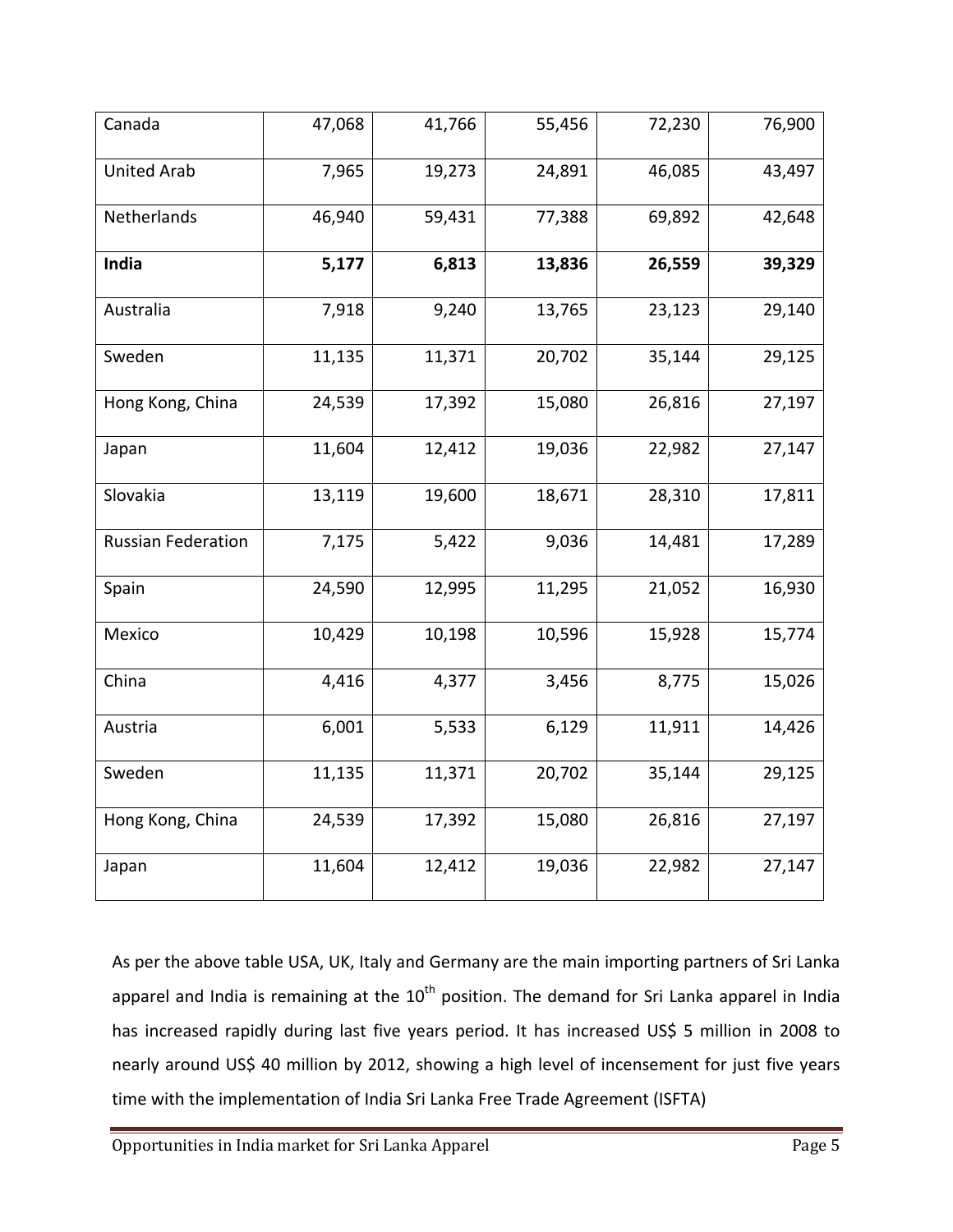

# 1.7. India market position for Sri Lankan apparel, value in US\$ thousands

| code         |        |        | Sri Lanka's exports to India | India's imports from world |         |         | Sri Lanka's share in<br>Indian market |       |       |
|--------------|--------|--------|------------------------------|----------------------------|---------|---------|---------------------------------------|-------|-------|
|              | 2010   | 2011   | 2012                         | 2010                       | 2011    | 2012    | 2010                                  | 2011  | 2012  |
| <b>HS 61</b> | 2,869  | 6,541  | 15,818                       | 74,619                     | 119,370 | 115,447 | 3.84                                  | 5.47  | 13.7  |
| <b>HS 62</b> | 10,967 | 20,018 | 23,511                       | 101,356                    | 166,449 | 197,049 | 10.82                                 | 12.02 | 1.93  |
| <b>Total</b> | 13,836 | 26,559 | 39,329                       | 175,975                    | 285,819 | 312,496 | 7.86                                  | 9.29  | 12.58 |

# 1.7.2. Sri Lanka's share in Indian market

It is observed that around 10% to 12% of India's apparel import comes from Sri Lanka. The calculated figure for export of both category of apparel (61 & 62) is 12.58% in 2012.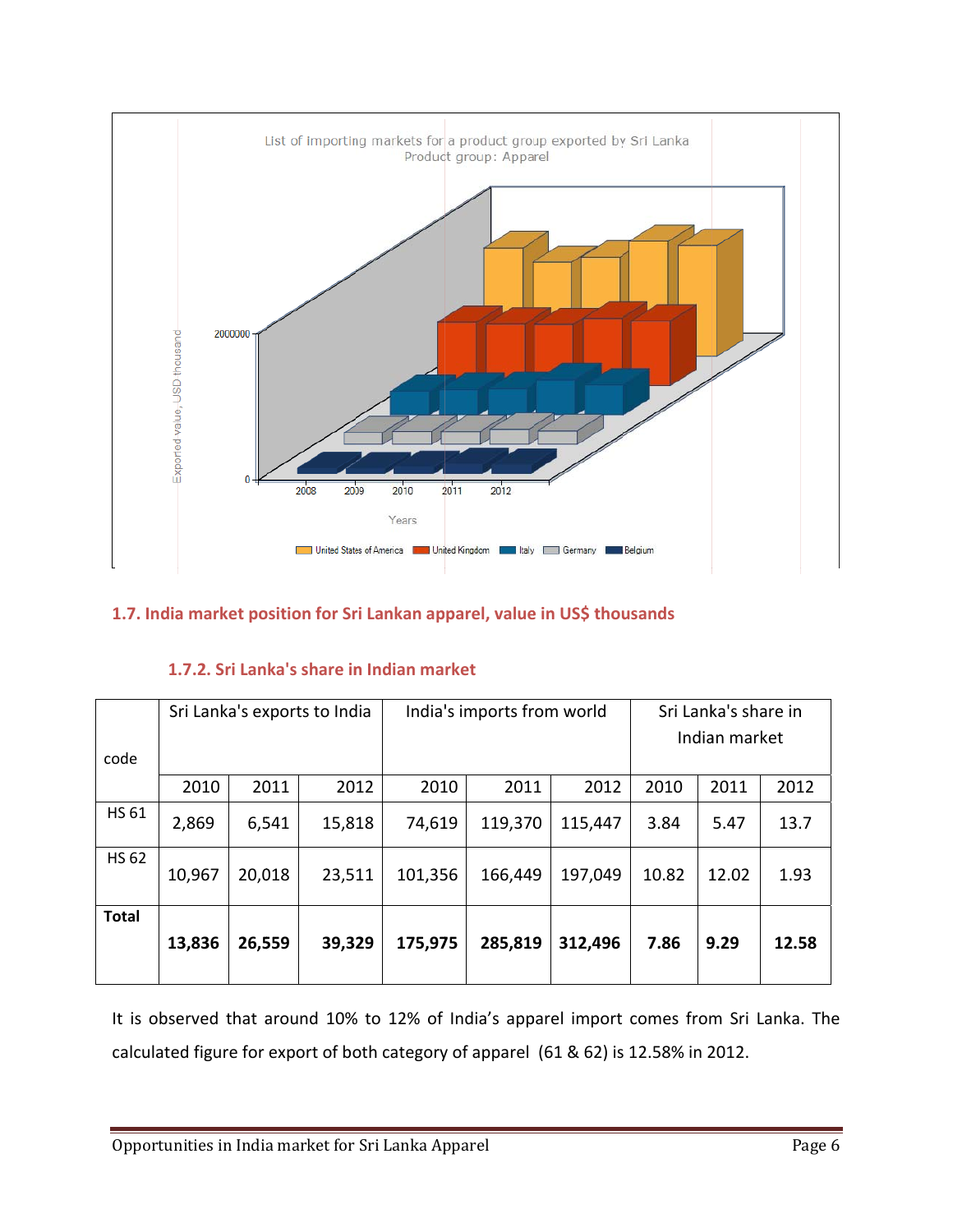|              |                     | Sri Lanka's exports to India |                  |                        |  |  |  |  |  |
|--------------|---------------------|------------------------------|------------------|------------------------|--|--|--|--|--|
|              | Value in 2012,      | Annual growth in             | Share in Sri     | Equivalent ad          |  |  |  |  |  |
| <b>HS</b>    | <b>USD thousand</b> | value, between 2008          | Lanka's exports, | valorem tariff applied |  |  |  |  |  |
| code         |                     | - 2012, %, p.a.              | %                | by India to Sri Lanka  |  |  |  |  |  |
| <b>HS 61</b> | 15,818              |                              | 0.8              |                        |  |  |  |  |  |
| <b>HS 62</b> | 23,511              |                              | 1.3              |                        |  |  |  |  |  |

Analyzing the above table, it can be identified that export of apparel to India has rapidly increased by showing more than 70% growth for five years period of time. And the share for knitted apparel is 0.8% and for non knitted category remains as 1.3. %.

# **1.7.3. Tariff concessions under the ISFTA**

Eight million pieces of Apparel quota is allowed at zero duty with no fabric sourcing conditions under the ISFTA.

| Exporters        | 2008   | 2009   | 2010   | 2011   | 2012   |
|------------------|--------|--------|--------|--------|--------|
| China            | 41,266 | 33,264 | 60,177 | 98,864 | 95,589 |
| Bangladesh       | 4,093  | 6,463  | 16,064 | 41,833 | 53,645 |
| Sri Lanka        | 4,088  | 6,227  | 12,577 | 19,443 | 27,260 |
| Italy            | 16,001 | 11,979 | 14,955 | 21,235 | 22,409 |
| Spain            | 3,393  | 3,282  | 8,382  | 10,397 | 20,616 |
| Hong Kong, China | 10,351 | 6,816  | 8,265  | 7,046  | 8,965  |
| United Kingdom   | 11,954 | 8,306  | 7,768  | 6,932  | 8,893  |
| <b>USA</b>       | 2,461  | 2,905  | 4,346  | 8,041  | 8,624  |
| Germany          | 2,601  | 2,570  | 3,825  | 8,676  | 6,979  |
| France           | 6,423  | 4,532  | 4,399  | 6,593  | 6,569  |
| Thailand         | 5,249  | 3,390  | 4,681  | 4,528  | 5,841  |
| Turkey           | 1,589  | 620    | 1,771  | 3,591  | 4,446  |
| Denmark          | 140    | 616    | 4,906  | 5,573  | 4,040  |
| Cambodia         | 208    | 187    | 173    | 590    | 3,466  |
| Viet Nam         | 1,199  | 704    | 1,031  | 2,081  | 3,408  |
| Indonesia        | 1,450  | 844    | 841    | 1,566  | 3,040  |
| Pakistan         | 1,149  | 656    | 1,487  | 2,615  | 2,960  |

# **1.8. Main suppliers of apparel to India**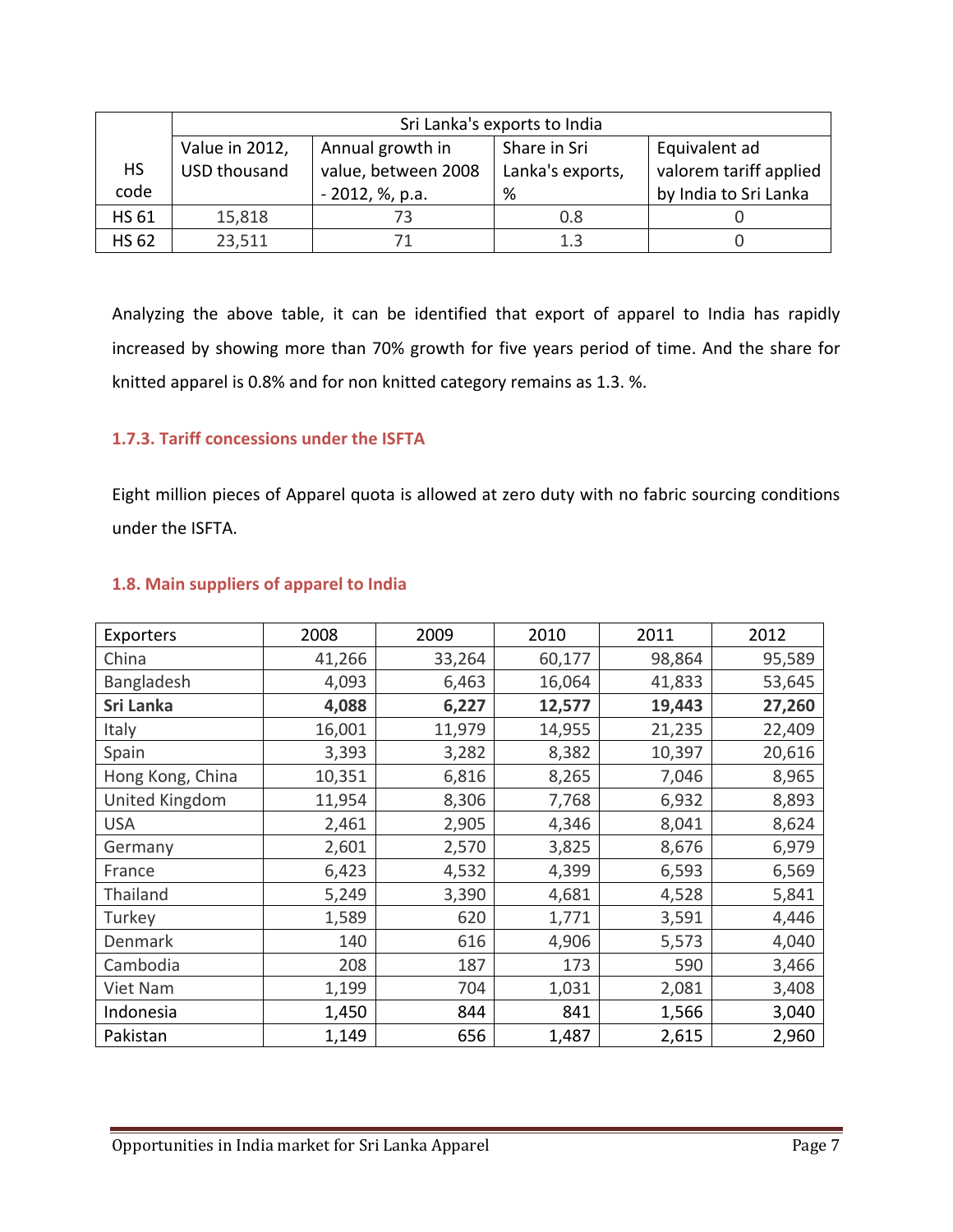According to the above table, major import partners are China, Bangladesh, Sri Lanka, Italy and Spain.



2. TRENDS IN THE INDIA MARKET FOR APPAREL

- Apparel and clothing market of India stands at Rs. 220,000 crore, and estimated to increase over 400,000 crores by 2016.
- Apparel and clothing contributes to around 4% of the Indian's household's consumption expenditure every month.
- Factors like fast growing purchasing power, improving retail research, influx of  $\bullet$ international brands means the spend on the industry is expected to augment further in future..
- Segments like trousers/skirts, woven tops, lingerie, active sports wear represent good  $\bullet$ opportunities for growth.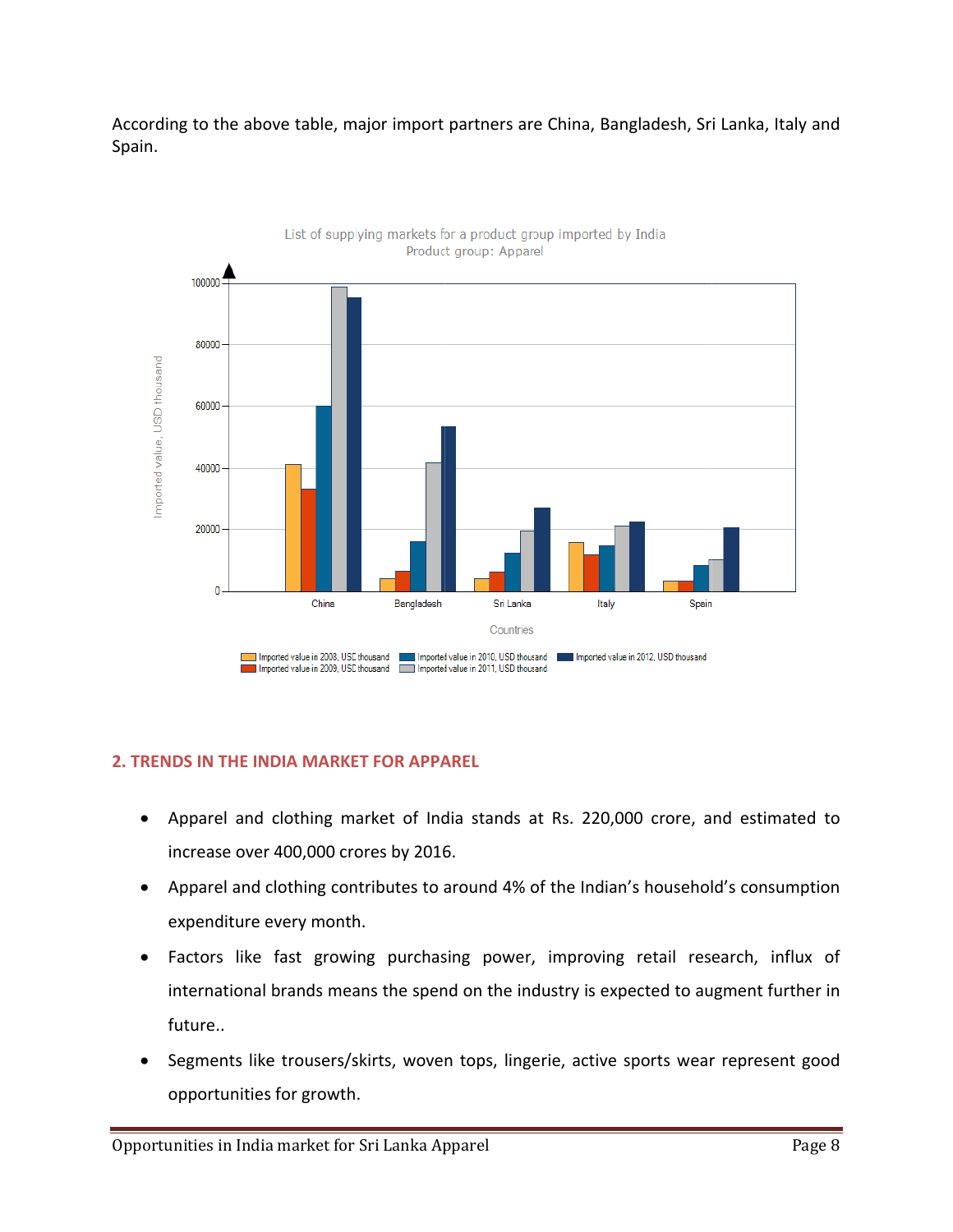Menswear segment is currently bigger than women's wear, but by 2016 IRIS (Incorporated Research Institutions for seismology) estimates that the women's category would have gone larger in share than menswear. Kids wear is also expected to grow in relative contribution in next years.



• More and more brands are eying the country as a viable market to enter and consumers are becoming more discerning in their choice of what to wear according to the occasion and are fast adopting specialized categories and western - wear.

# 3. INTERNATIONAL APPAREL BRANDS IN INDIA MARKET

- Zara
- Mango
- GAP
- Arrow
- Diesel
- Massimmo Dutti
- Banana Republic
- Louis Philippe
- Allen Solly
- Lacoste
- Adidas
- **Nike**
- **Tommy Hilfiger**
- Marks Spencer
- Moustache
- Ralph Lauren Polo